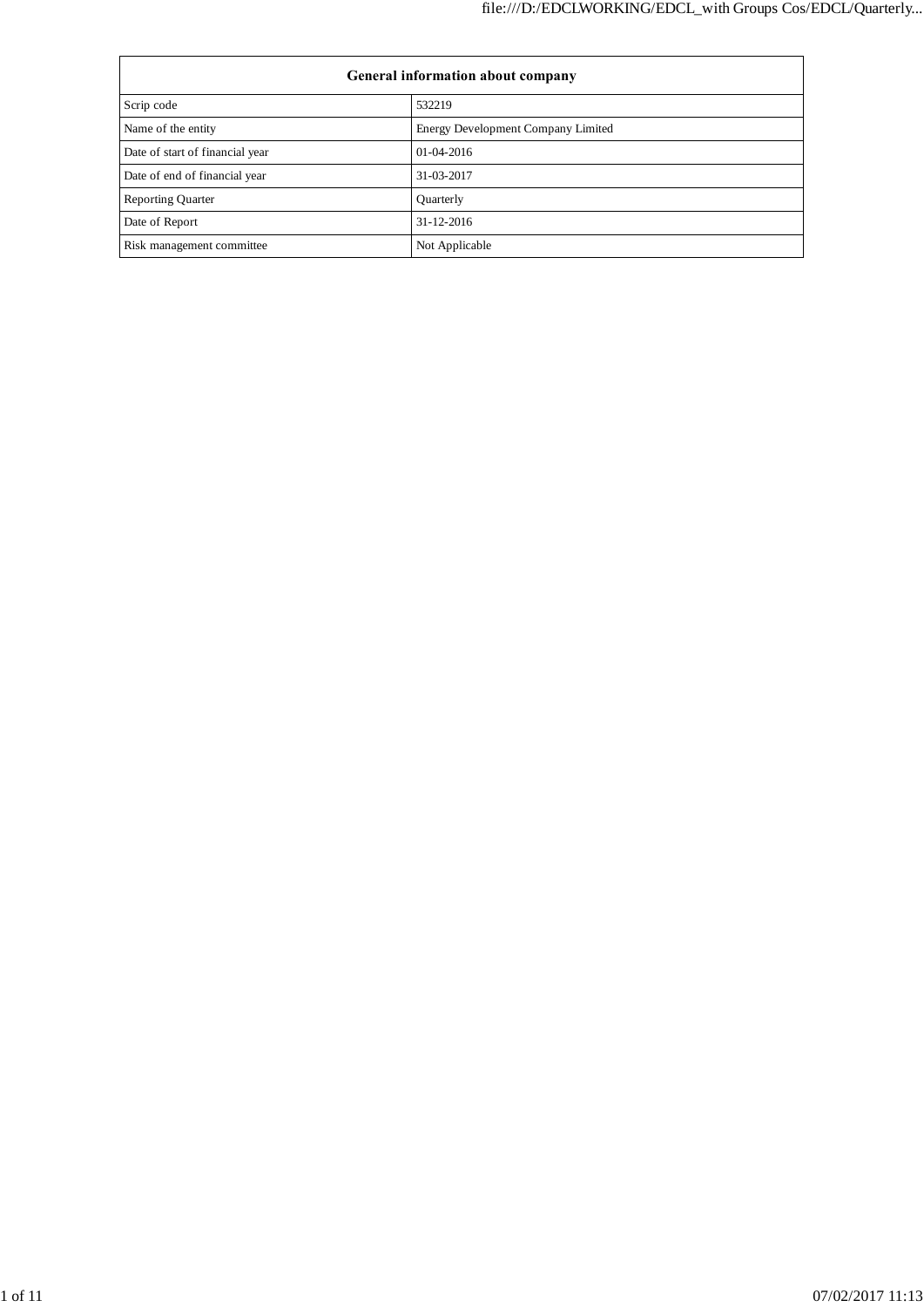|                | <b>Annexure I</b>                                                    |                            |            |            |                                                                                      |                            |                               |                                                  |                      |                                            |                                                                                                                                                       |                                                                                                                                                                             |                                                                                                                                                                                                                  |              |
|----------------|----------------------------------------------------------------------|----------------------------|------------|------------|--------------------------------------------------------------------------------------|----------------------------|-------------------------------|--------------------------------------------------|----------------------|--------------------------------------------|-------------------------------------------------------------------------------------------------------------------------------------------------------|-----------------------------------------------------------------------------------------------------------------------------------------------------------------------------|------------------------------------------------------------------------------------------------------------------------------------------------------------------------------------------------------------------|--------------|
|                | Annexure I to be submitted by listed entity on quarterly basis       |                            |            |            |                                                                                      |                            |                               |                                                  |                      |                                            |                                                                                                                                                       |                                                                                                                                                                             |                                                                                                                                                                                                                  |              |
|                | I. Composition of Board of Directors                                 |                            |            |            |                                                                                      |                            |                               |                                                  |                      |                                            |                                                                                                                                                       |                                                                                                                                                                             |                                                                                                                                                                                                                  |              |
|                | Disclosure of notes on composition of board of directors explanatory |                            |            |            |                                                                                      |                            |                               |                                                  |                      |                                            |                                                                                                                                                       |                                                                                                                                                                             |                                                                                                                                                                                                                  |              |
|                |                                                                      |                            |            |            | Is there any change in information of board of directors compare to previous quarter |                            |                               |                                                  |                      |                                            |                                                                                                                                                       | Yes                                                                                                                                                                         |                                                                                                                                                                                                                  |              |
| Sr             | Title<br>(Mr<br>Ms)                                                  | Name<br>of the<br>Director | PAN        | <b>DIN</b> | Category 1 of<br>directors                                                           | Category 2<br>of directors | Category<br>3 of<br>directors | Date of<br>appointment<br>in the<br>current term | Date of<br>cessation | Tenure<br>of<br>director<br>(in<br>months) | No of<br>Directorship<br>in listed<br>entities<br>including<br>this listed<br>entity<br>(Refer<br>Regulation<br>$25(1)$ of<br>Listing<br>Regulations) | Number<br>of<br>memberships<br>in Audit/<br>Stakeholder<br>Committee(s)<br>including this<br>listed entity<br>(Refer<br>Regulation<br>$26(1)$ of<br>Listing<br>Regulations) | No of<br>post of<br>Chairperson<br>in Audit/<br>Stakeholder<br>Committee<br>held in<br>listed<br>entities<br>including<br>this listed<br>entity<br>(Refer<br>Regulation<br>$26(1)$ of<br>Listing<br>Regulations) | <b>Notes</b> |
|                | Mr                                                                   | Amar<br>Singh              | AKLPS6975M | 00165567   | Non-Executive<br>- Non<br>Independent<br>Director                                    | Chairperson                |                               | 05-02-1996                                       |                      |                                            | 1                                                                                                                                                     | $\mathbf{0}$                                                                                                                                                                | $\theta$                                                                                                                                                                                                         |              |
| $\overline{c}$ | Mr                                                                   | Sanjiv<br>Saraf            | ABDPS3141C | 00506650   | Executive<br>Director                                                                | Not<br>Applicable          |                               | 01-04-2014                                       |                      |                                            | 1                                                                                                                                                     | $\boldsymbol{2}$                                                                                                                                                            | $\mathbf{0}$                                                                                                                                                                                                     |              |
| 3              | Mrs                                                                  | Pankaja<br>Kumari<br>Singh | ALMPS8920J | 00199454   | Non-Executive<br>- Non<br>Independent<br>Director                                    | Not<br>Applicable          |                               | 05-02-1996                                       |                      |                                            | 1                                                                                                                                                     | $\mathbf{0}$                                                                                                                                                                | 1                                                                                                                                                                                                                |              |
| $\overline{4}$ | Mr                                                                   | Sanjay<br>Kumar<br>Gupta   | ADVPG1446N | 01538117   | Non-Executive<br>- Non<br>Independent<br>Director                                    | Not<br>Applicable          |                               | 18-09-2014                                       |                      |                                            | 1                                                                                                                                                     | $\overline{c}$                                                                                                                                                              | $\mathbf{0}$                                                                                                                                                                                                     |              |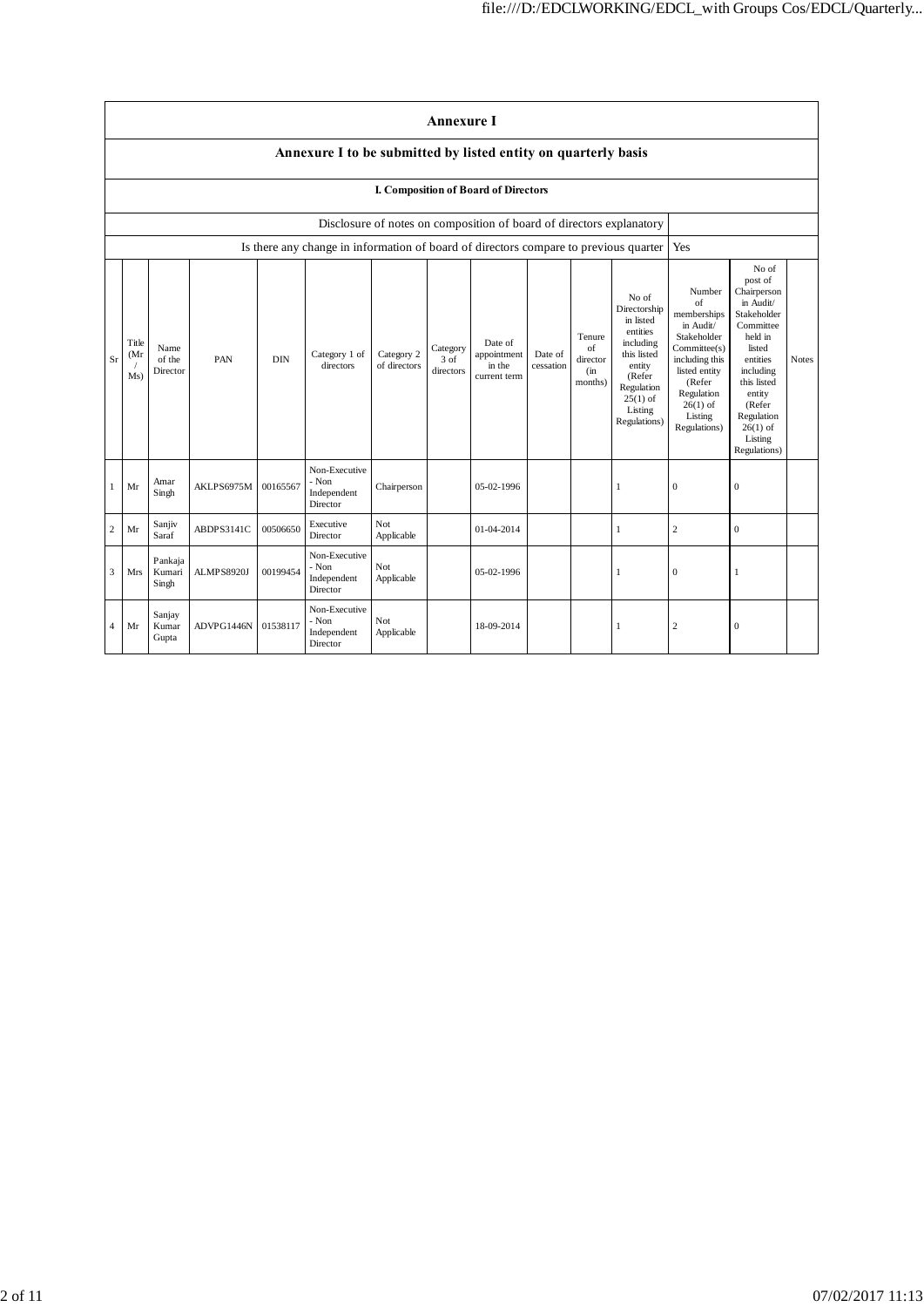|                | <b>Annexure I</b>                                              |                            |            |            |                                            |                                 |                               |                                                  |                      |                                             |                                                                                                                                                       |                                                                                                                                                                                     |                                                                                                                                                                                                                  |              |
|----------------|----------------------------------------------------------------|----------------------------|------------|------------|--------------------------------------------|---------------------------------|-------------------------------|--------------------------------------------------|----------------------|---------------------------------------------|-------------------------------------------------------------------------------------------------------------------------------------------------------|-------------------------------------------------------------------------------------------------------------------------------------------------------------------------------------|------------------------------------------------------------------------------------------------------------------------------------------------------------------------------------------------------------------|--------------|
|                | Annexure I to be submitted by listed entity on quarterly basis |                            |            |            |                                            |                                 |                               |                                                  |                      |                                             |                                                                                                                                                       |                                                                                                                                                                                     |                                                                                                                                                                                                                  |              |
|                | I. Composition of Board of Directors                           |                            |            |            |                                            |                                 |                               |                                                  |                      |                                             |                                                                                                                                                       |                                                                                                                                                                                     |                                                                                                                                                                                                                  |              |
| Sr             | Title<br>(Mr)<br>Ms)                                           | Name<br>of the<br>Director | PAN        | <b>DIN</b> | Category 1 of<br>directors                 | Category<br>$2$ of<br>directors | Category<br>3 of<br>directors | Date of<br>appointment<br>in the<br>current term | Date of<br>cessation | Tenure<br>of<br>director<br>(in)<br>months) | No of<br>Directorship<br>in listed<br>entities<br>including<br>this listed<br>entity<br>(Refer<br>Regulation<br>$25(1)$ of<br>Listing<br>Regulations) | Number<br>$\sigma$ f<br>memberships<br>in Audit/<br>Stakeholder<br>Committee(s)<br>including this<br>listed entity<br>(Refer<br>Regulation<br>$26(1)$ of<br>Listing<br>Regulations) | No of<br>post of<br>Chairperson<br>in Audit/<br>Stakeholder<br>Committee<br>held in<br>listed<br>entities<br>including<br>this listed<br>entity<br>(Refer<br>Regulation<br>$26(1)$ of<br>Listing<br>Regulations) | <b>Notes</b> |
| 5              | Mr                                                             | Gouri<br>Prasad<br>Goenka  | AECPG8809F | 00030302   | Non-Executive<br>- Independent<br>Director | Not<br>Applicable               |                               | 18-09-2014                                       |                      | 27                                          | 6                                                                                                                                                     | $\mathbf{0}$                                                                                                                                                                        |                                                                                                                                                                                                                  |              |
| 6              | Mr                                                             | Anil<br>Gupta              | AEEPG2776D | 00079399   | Non-Executive<br>- Independent<br>Director | Not<br>Applicable               |                               | 11-08-2014                                       |                      | 28                                          | 3                                                                                                                                                     | 3                                                                                                                                                                                   | $\boldsymbol{0}$                                                                                                                                                                                                 |              |
| $\overline{7}$ | Mr                                                             | Bijay<br>Kumar<br>Garodia  | ACCPG4986F | 00044379   | Non-Executive<br>- Independent<br>Director | Not<br>Applicable               |                               | 13-11-2014                                       |                      | 25                                          | $\overline{\mathbf{c}}$                                                                                                                               | 1                                                                                                                                                                                   | $\mathbf{0}$                                                                                                                                                                                                     |              |
| 8              | Mr                                                             | Vijoy<br>Kumar             | AIEPK9530B | 02970626   | Non-Executive<br>- Independent<br>Director | Not<br>Applicable               |                               | 18-09-2014                                       |                      | 27                                          | 3                                                                                                                                                     | 3                                                                                                                                                                                   | $\mathbf{0}$                                                                                                                                                                                                     |              |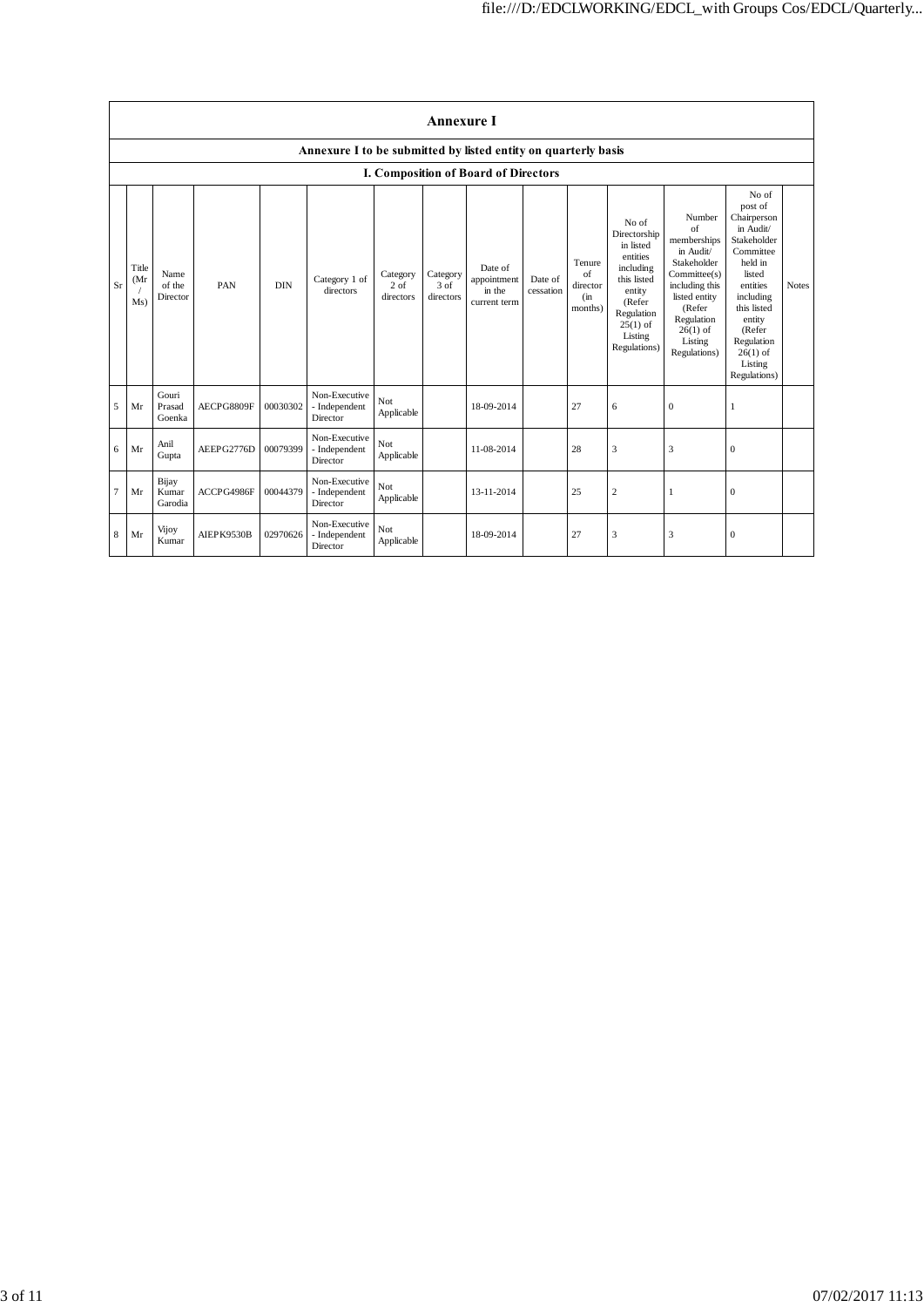|             | <b>Annexure I</b>                                              |                              |            |            |                                                   |                                 |                               |                                                  |                      |                                            |                                                                                                                                                       |                                                                                                                                                                            |                                                                                                                                                                                                                  |              |
|-------------|----------------------------------------------------------------|------------------------------|------------|------------|---------------------------------------------------|---------------------------------|-------------------------------|--------------------------------------------------|----------------------|--------------------------------------------|-------------------------------------------------------------------------------------------------------------------------------------------------------|----------------------------------------------------------------------------------------------------------------------------------------------------------------------------|------------------------------------------------------------------------------------------------------------------------------------------------------------------------------------------------------------------|--------------|
|             | Annexure I to be submitted by listed entity on quarterly basis |                              |            |            |                                                   |                                 |                               |                                                  |                      |                                            |                                                                                                                                                       |                                                                                                                                                                            |                                                                                                                                                                                                                  |              |
|             |                                                                |                              |            |            |                                                   |                                 |                               | I. Composition of Board of Directors             |                      |                                            |                                                                                                                                                       |                                                                                                                                                                            |                                                                                                                                                                                                                  |              |
| Sr          | Title<br>(Mr)<br>Ms)                                           | Name of<br>the<br>Director   | PAN        | <b>DIN</b> | Category 1 of<br>directors                        | Category<br>$2$ of<br>directors | Category<br>3 of<br>directors | Date of<br>appointment<br>in the<br>current term | Date of<br>cessation | Tenure<br>of<br>director<br>(in<br>months) | No of<br>Directorship<br>in listed<br>entities<br>including<br>this listed<br>entity<br>(Refer<br>Regulation<br>$25(1)$ of<br>Listing<br>Regulations) | Number<br>of<br>memberships<br>in Audit/<br>Stakeholder<br>Commitee(s)<br>including this<br>listed entity<br>(Refer<br>Regulation<br>$26(1)$ of<br>Listing<br>Regulations) | No of<br>post of<br>Chairperson<br>in Audit/<br>Stakeholder<br>Committee<br>held in<br>listed<br>entities<br>including<br>this listed<br>entity<br>(Refer<br>Regulation<br>$26(1)$ of<br>Listing<br>Regulations) | <b>Notes</b> |
| $\mathbf Q$ | Mr                                                             | Tarun<br>Chaturvedi          | ADLPC0180F | 02309045   | Non-Executive<br>- Independent<br>Director        | Not<br>Applicable               |                               | 18-09-2014                                       |                      | 27                                         | 2                                                                                                                                                     | $\theta$                                                                                                                                                                   | 3                                                                                                                                                                                                                |              |
|             | $10$ Mr                                                        | Chanakya<br>Arvind<br>Dhanda | AOLPD8006N | 02709047   | Non-Executive<br>- Non<br>Independent<br>Director | Not<br>Applicable               |                               | 29-09-2016                                       |                      |                                            | 2                                                                                                                                                     | $\boldsymbol{0}$                                                                                                                                                           | $\mathbf{0}$                                                                                                                                                                                                     |              |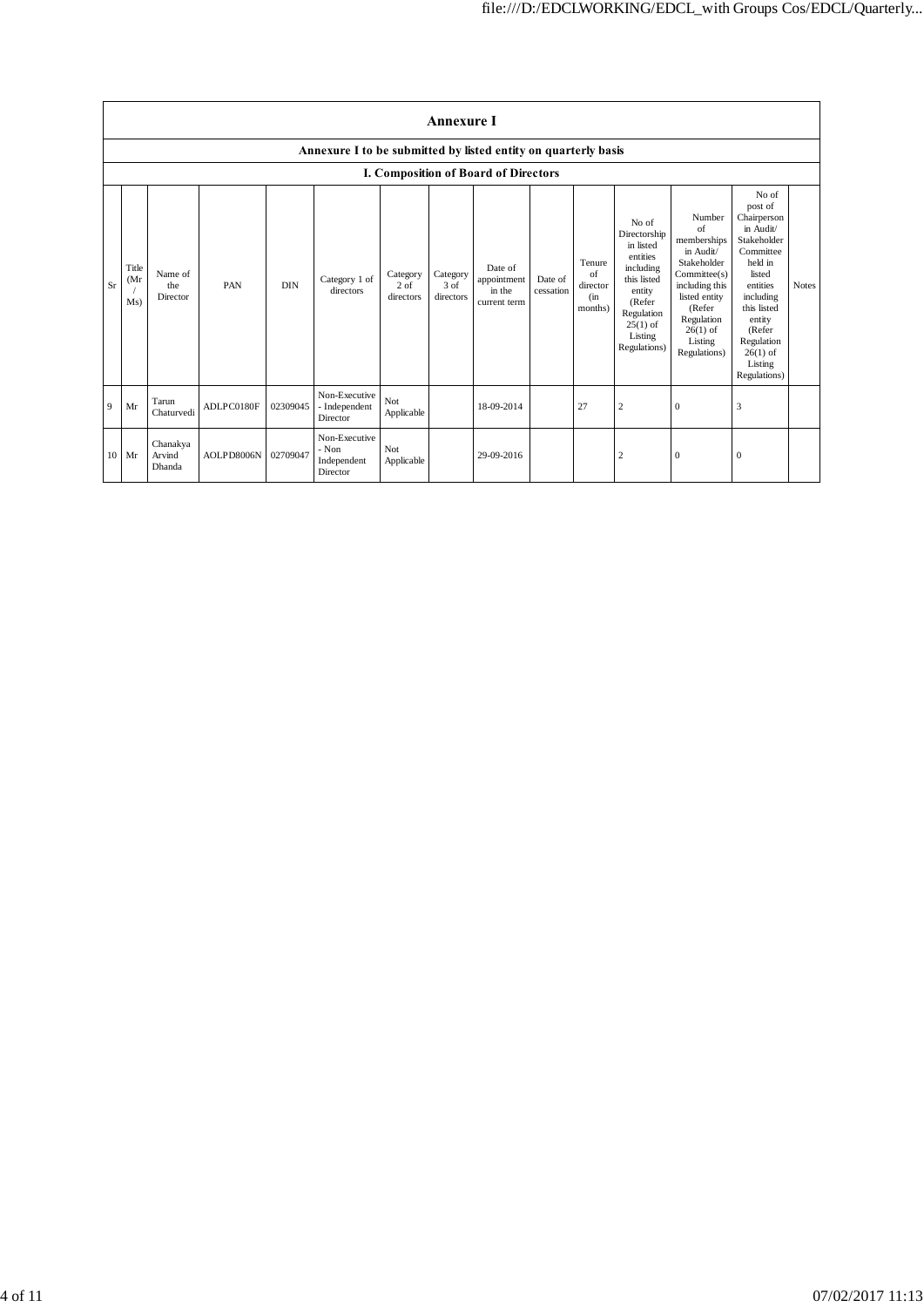| Annexure 1                                                                        |  |  |  |  |
|-----------------------------------------------------------------------------------|--|--|--|--|
| <b>II. Composition of Committees</b>                                              |  |  |  |  |
| Disclosure of notes on composition of committees explanatory                      |  |  |  |  |
| Is there any change in information of committees compare to previous quarter   No |  |  |  |  |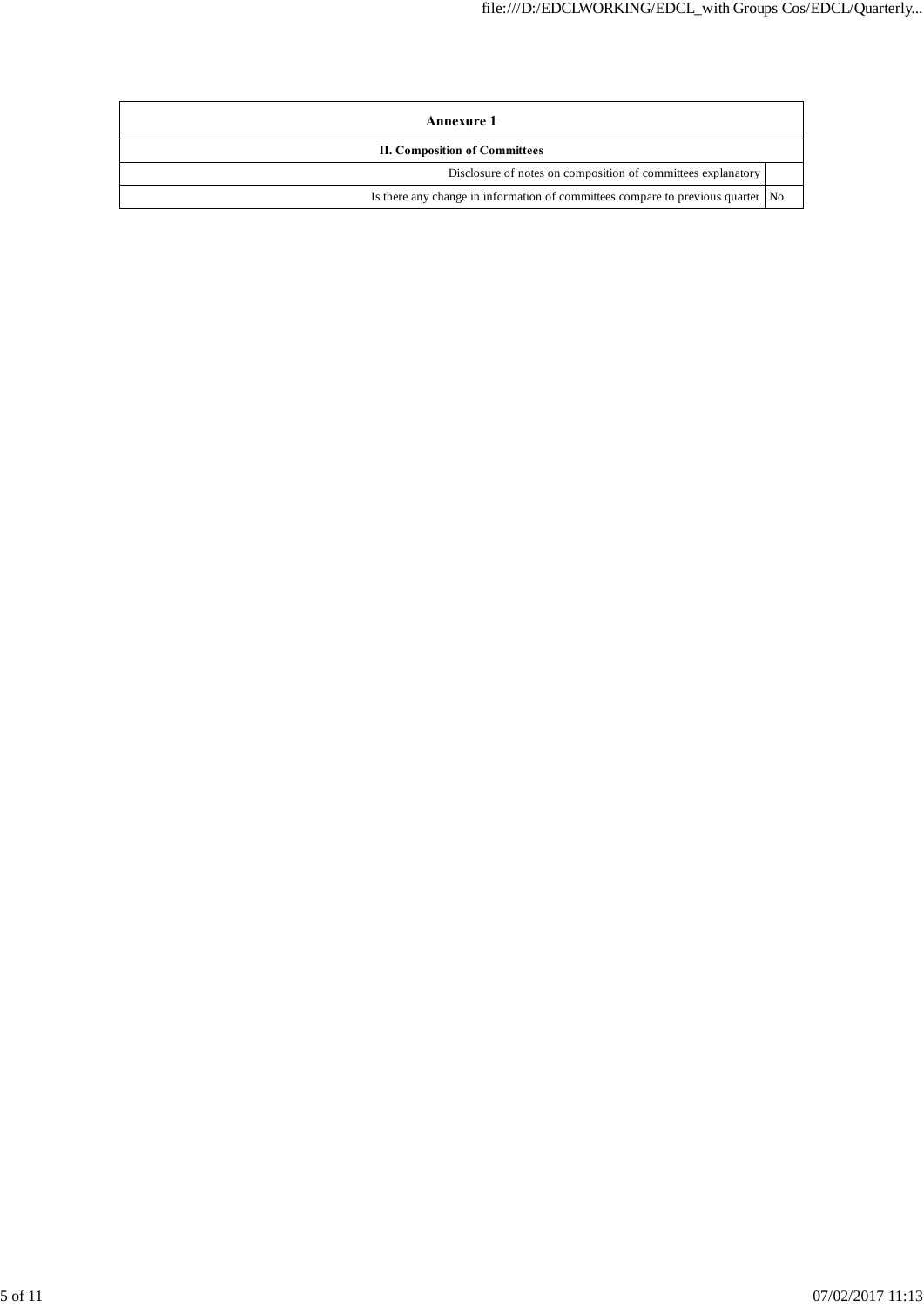|                                           | Annexure 1                                             |                                                                  |                                                                |  |  |  |  |  |  |
|-------------------------------------------|--------------------------------------------------------|------------------------------------------------------------------|----------------------------------------------------------------|--|--|--|--|--|--|
|                                           | <b>Annexure 1</b>                                      |                                                                  |                                                                |  |  |  |  |  |  |
| <b>III. Meeting of Board of Directors</b> |                                                        |                                                                  |                                                                |  |  |  |  |  |  |
|                                           |                                                        | Disclosure of notes on meeting of board of directors explanatory |                                                                |  |  |  |  |  |  |
| <b>Sr</b>                                 | Date(s) of meeting (if any) in the<br>previous quarter | $Date(s)$ of meeting (if any) in the<br>current quarter          | Maximum gap between any two consecutive (in<br>number of days) |  |  |  |  |  |  |
|                                           | 14-08-2016                                             |                                                                  |                                                                |  |  |  |  |  |  |
| $\overline{2}$                            |                                                        | 10-11-2016                                                       | 87                                                             |  |  |  |  |  |  |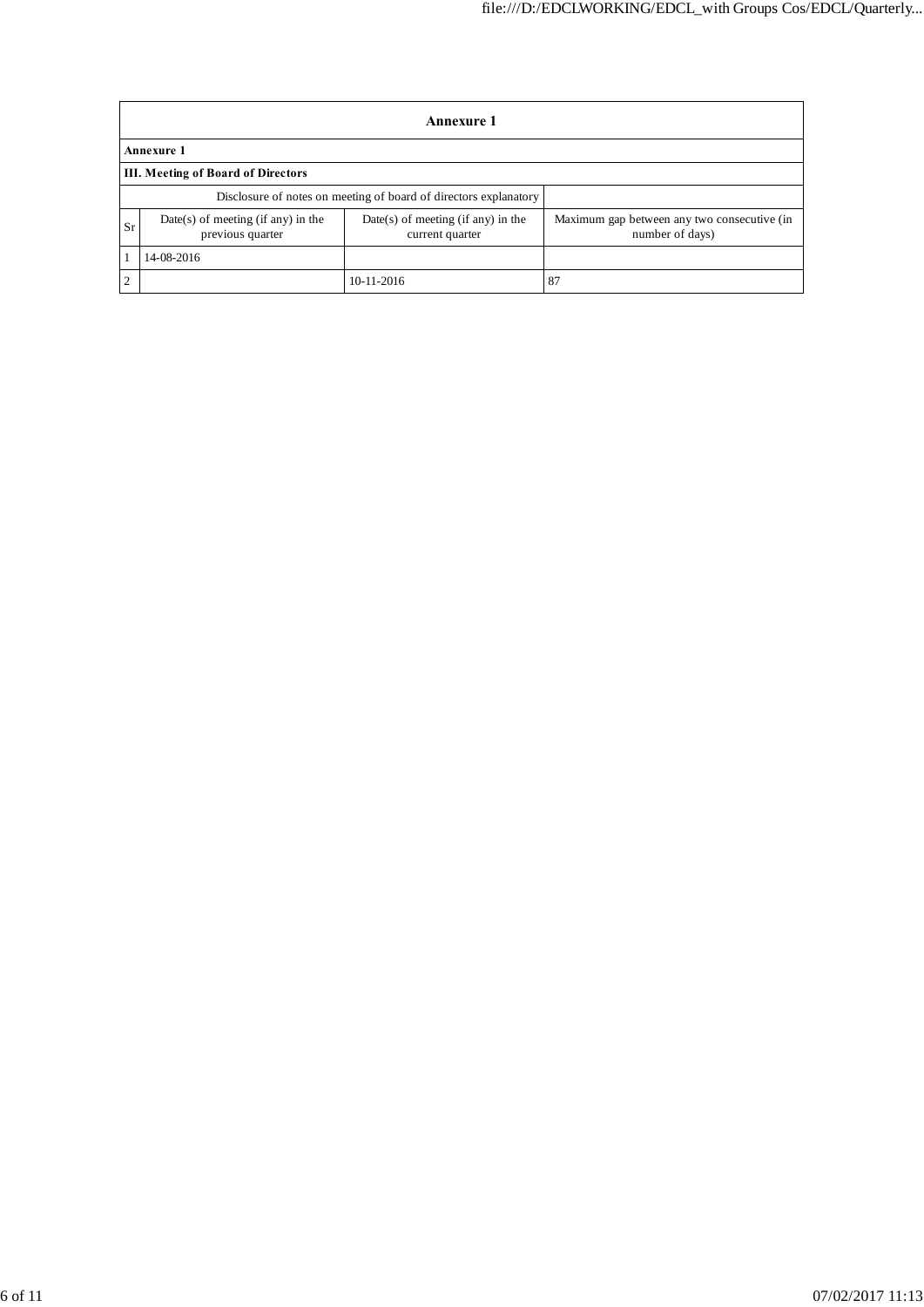|           | <b>Annexure 1</b>                                        |                                                                        |                                                     |                                           |                                                                        |                                                                               |                               |  |  |
|-----------|----------------------------------------------------------|------------------------------------------------------------------------|-----------------------------------------------------|-------------------------------------------|------------------------------------------------------------------------|-------------------------------------------------------------------------------|-------------------------------|--|--|
|           | <b>IV. Meeting of Committees</b>                         |                                                                        |                                                     |                                           |                                                                        |                                                                               |                               |  |  |
|           | Disclosure of notes on meeting of committees explanatory |                                                                        |                                                     |                                           |                                                                        |                                                                               |                               |  |  |
| <b>Sr</b> | Name of<br>Committee                                     | $Date(s)$ of meeting<br>of the committee<br>in the relevant<br>quarter | Whether<br>requirement of<br>Ouorum met<br>(Yes/No) | Requirement of<br>Quorum met<br>(details) | $Date(s)$ of meeting<br>of the committee<br>in the previous<br>quarter | Maximum gap<br>between any two<br>consecutive meetings<br>(in number of days) | Name of<br>other<br>committee |  |  |
|           | Audit<br>Committee                                       | $09-11-2016$                                                           | Yes                                                 | 4 Members<br>present.                     | 14-08-2016                                                             | 86                                                                            |                               |  |  |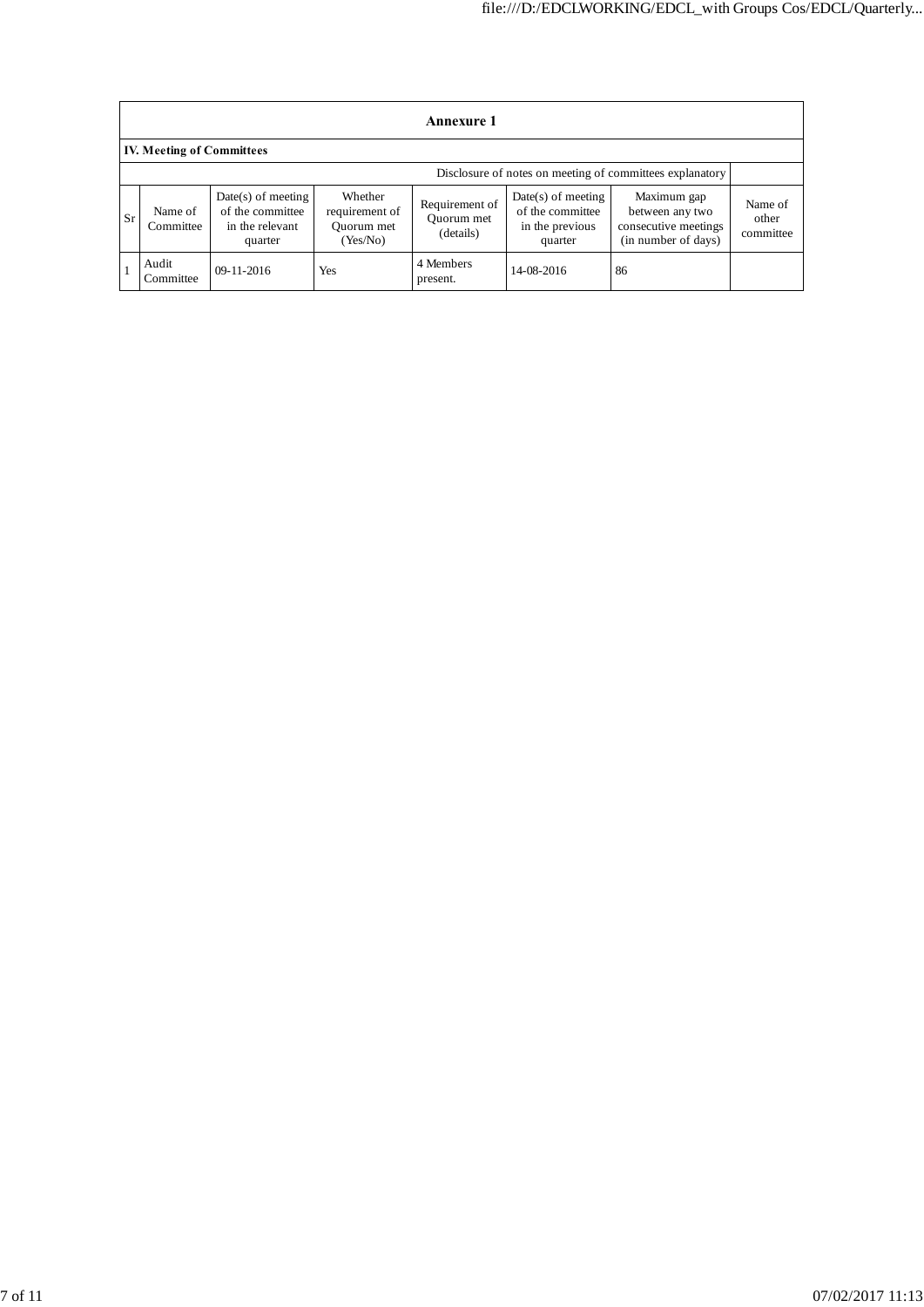|    | Annexure 1                                                                                                |                                  |                                                                   |  |  |  |  |  |  |
|----|-----------------------------------------------------------------------------------------------------------|----------------------------------|-------------------------------------------------------------------|--|--|--|--|--|--|
|    | V. Related Party Transactions                                                                             |                                  |                                                                   |  |  |  |  |  |  |
| Sr | Subject                                                                                                   | Compliance status<br>(Yes/No/NA) | If status is "No" details of<br>non-compliance may be given here. |  |  |  |  |  |  |
|    | Whether prior approval of audit committee obtained                                                        | Yes                              |                                                                   |  |  |  |  |  |  |
| 2  | Whether shareholder approval obtained for material RPT                                                    | NA.                              |                                                                   |  |  |  |  |  |  |
|    | Whether details of RPT entered into pursuant to omnibus<br>approval have been reviewed by Audit Committee | Yes                              |                                                                   |  |  |  |  |  |  |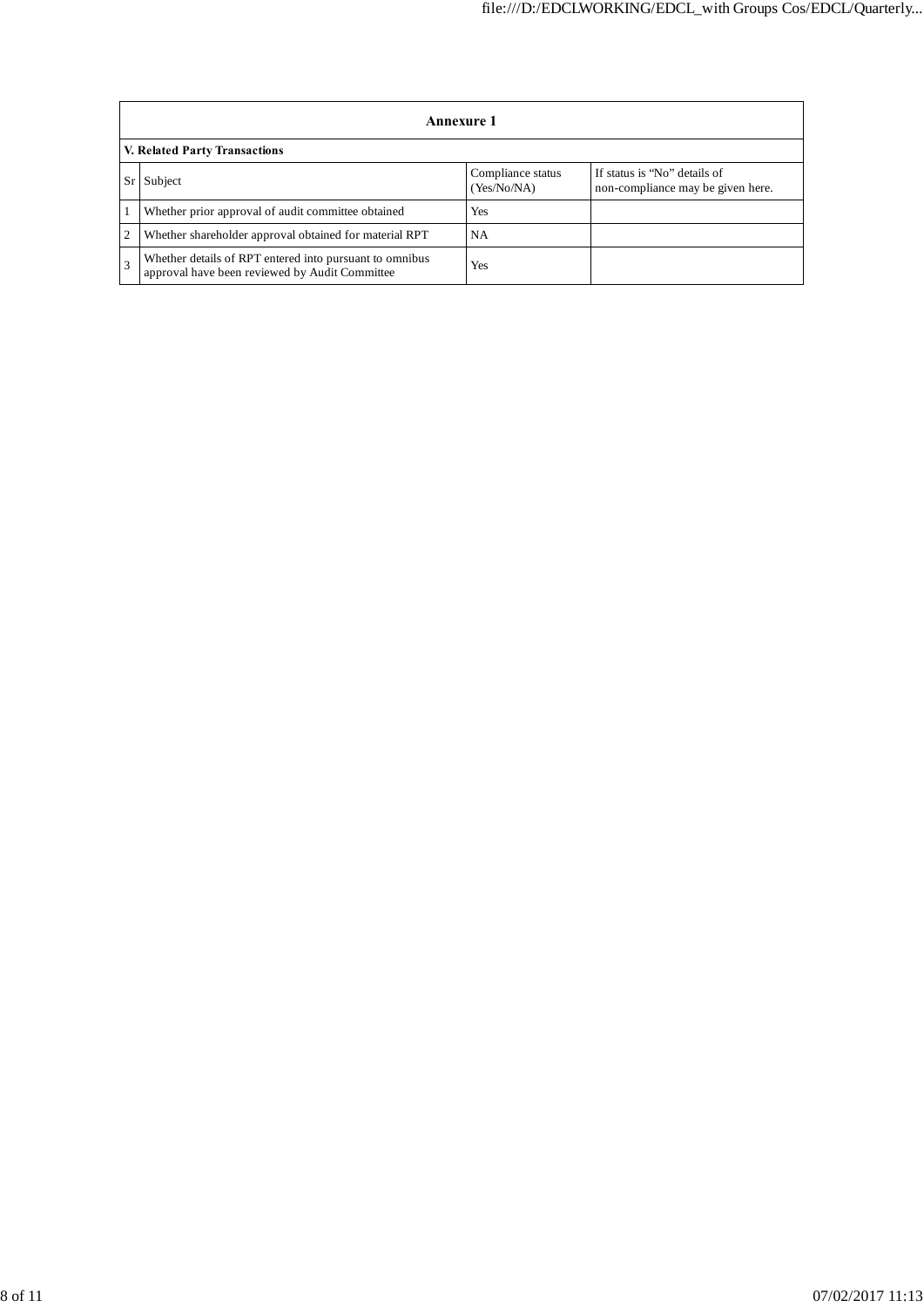| <b>Annexure 1</b> |                                                                                                                                                                                                                 |                               |  |  |  |  |  |
|-------------------|-----------------------------------------------------------------------------------------------------------------------------------------------------------------------------------------------------------------|-------------------------------|--|--|--|--|--|
|                   | <b>VI.</b> Affirmations                                                                                                                                                                                         |                               |  |  |  |  |  |
|                   | Sr Subject                                                                                                                                                                                                      | Compliance status<br>(Yes/No) |  |  |  |  |  |
| $\mathbf{1}$      | The composition of Board of Directors is in terms of SEBI (Listing obligations and disclosure requirements)<br>Regulations, 2015                                                                                | Yes                           |  |  |  |  |  |
| $\overline{c}$    | The composition of the following committees is in terms of SEBI(Listing obligations and disclosure<br>requirements) Regulations, 2015 a. Audit Committee                                                        | Yes                           |  |  |  |  |  |
| $\mathbf{3}$      | The composition of the following committees is in terms of SEBI(Listing obligations and disclosure<br>requirements) Regulations, 2015. b. Nomination & remuneration committee                                   | Yes                           |  |  |  |  |  |
| $\overline{4}$    | The composition of the following committees is in terms of SEBI(Listing obligations and disclosure<br>requirements) Regulations, 2015. c. Stakeholders relationship committee                                   | Yes                           |  |  |  |  |  |
| $\overline{5}$    | The composition of the following committees is in terms of SEBI(Listing obligations and disclosure<br>requirements) Regulations, 2015. d. Risk management committee (applicable to the top 100 listed entities) | <b>NA</b>                     |  |  |  |  |  |
| 6                 | The committee members have been made aware of their powers, role and responsibilities as specified in SEBI<br>(Listing obligations and disclosure requirements) Regulations, 2015.                              | Yes                           |  |  |  |  |  |
| $\tau$            | The meetings of the board of directors and the above committees have been conducted in the manner as<br>specified in SEBI (Listing obligations and disclosure requirements) Regulations, 2015.                  | Yes                           |  |  |  |  |  |
| 8                 | This report and/or the report submitted in the previous quarter has been placed before Board of Directors.                                                                                                      | Yes                           |  |  |  |  |  |